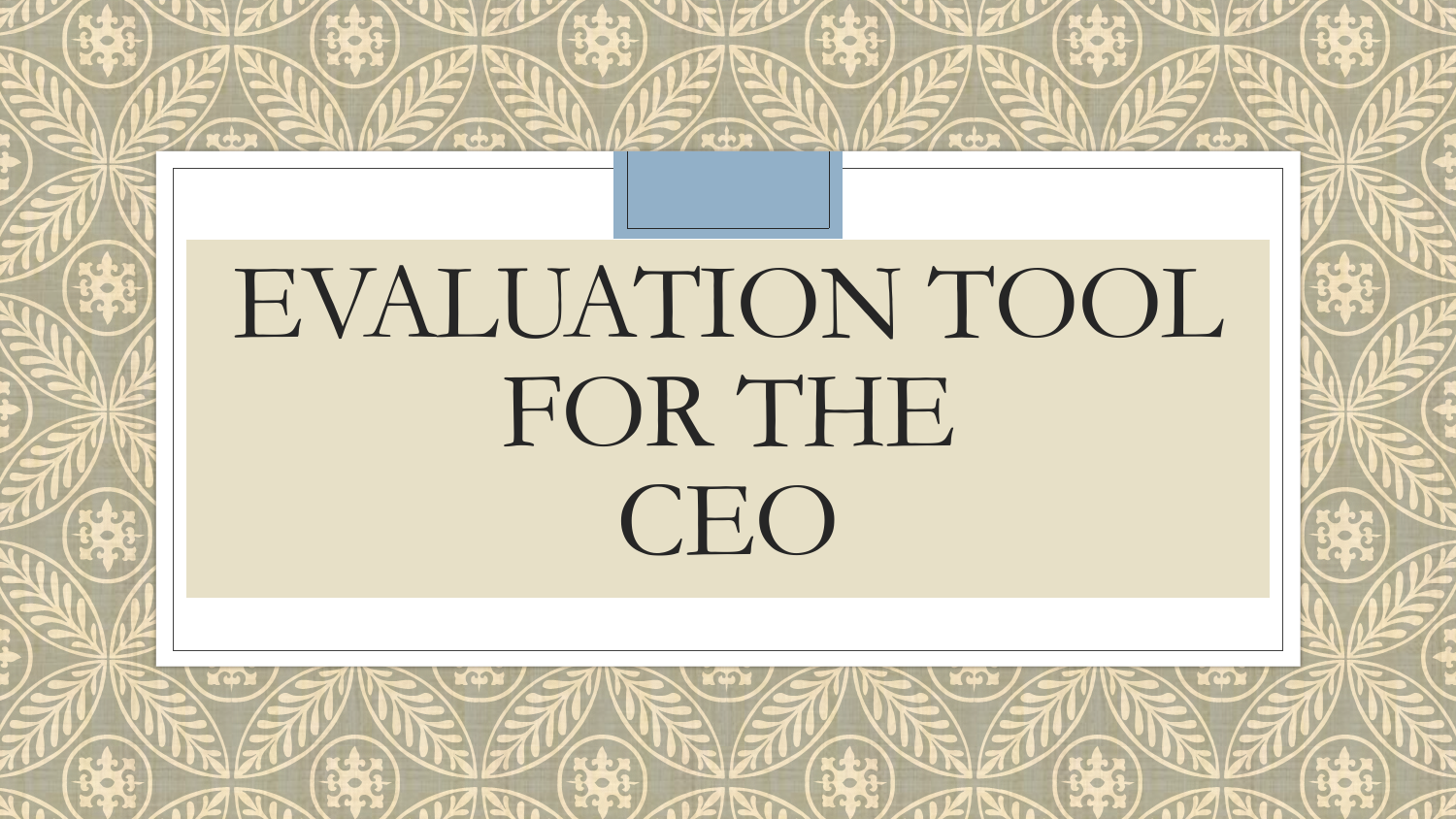#### Weighted-Scale Evaluation with Discussion

- Using the CEO's job description, the Board would outline the major job duties of the CEO.
- The Board would place these categories in order from most important to least important as they see fit. Some categories may be rated as equally as important, therefore being weighted the same.
- Each category would then be assigned a percentage based on its level of importance. For example, if the Board sees fit that the top three equally important aspects of the CEO's job are governance, programs/development, and advocacy, then each of the three may be given a rating of 25%.
- Board members would rate each of the categories on a scale from 1 to 5, with 1 being 'unsatisfactory' and 5 being 'regularly exceeds expectations.' The CEO would receive the same evaluation and rate herself as well.
- The 1-to-5 ratings are then multiplied by the weighted-score percentage for the raw score, with a maximum being 500.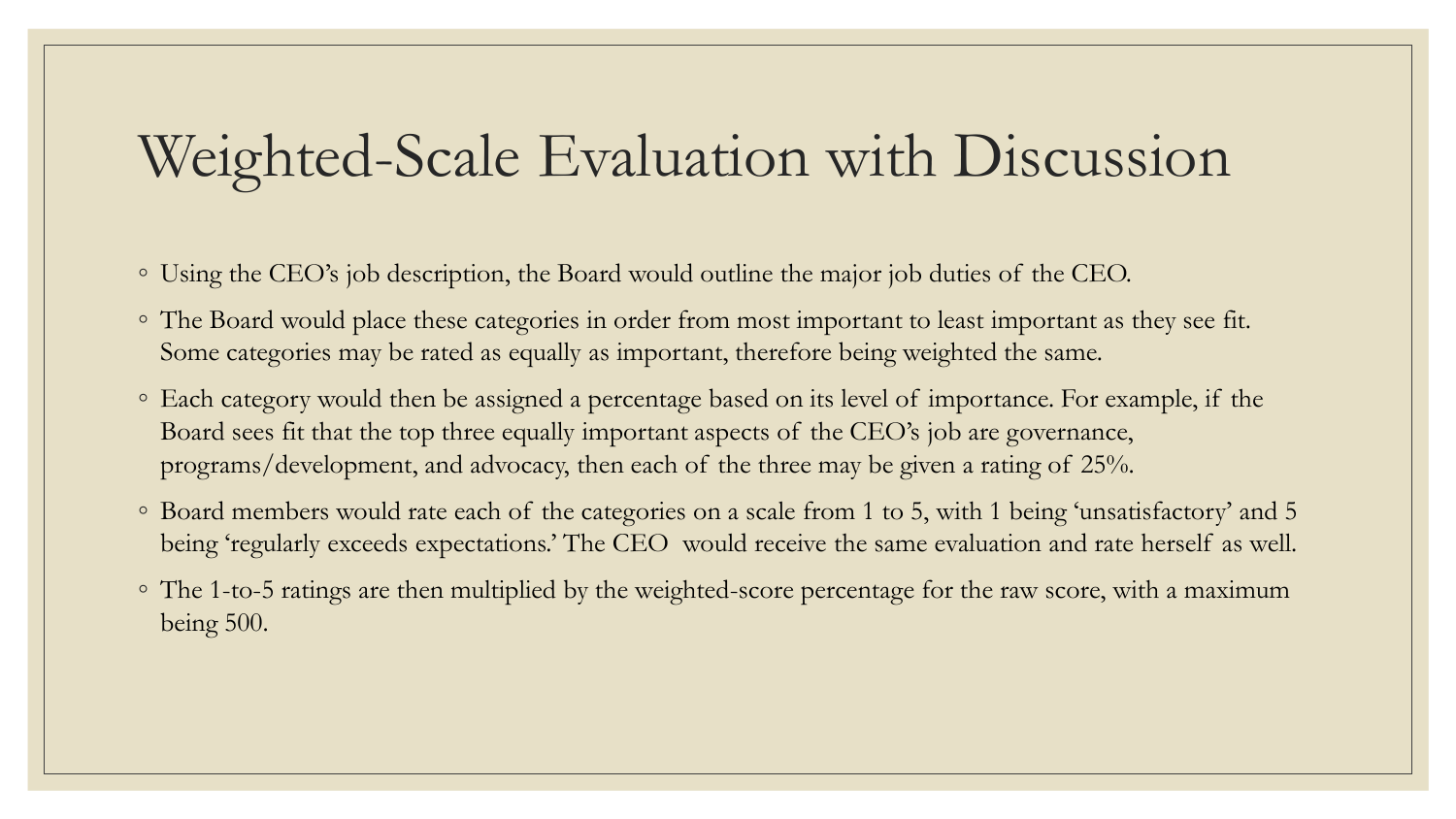## Weighted-Scale Evaluation Sample

| <b>Categories</b>                     | Weight |              |                |                |                |                | Ratings: 1= Unsatisfactory 2= Development Needed 3= Fair/Successful<br>4 Periodically Exceeds Expectations 5 = Regularly Exceeds Expectations |
|---------------------------------------|--------|--------------|----------------|----------------|----------------|----------------|-----------------------------------------------------------------------------------------------------------------------------------------------|
|                                       |        | $\mathbf{1}$ | $\overline{2}$ | $\overline{3}$ | $\overline{4}$ | 5 <sup>5</sup> | Weighted score                                                                                                                                |
| Governance                            | 25%    |              |                | X              |                |                | 75                                                                                                                                            |
| Program<br>Development/<br>Operations | $25\%$ |              |                |                | X              |                | 100                                                                                                                                           |
| Advocacy                              | 25%    |              | X              |                |                |                | 50                                                                                                                                            |
| HR/Administrative<br>Duties           | $10\%$ |              |                | X              |                |                | 30                                                                                                                                            |
| Financial<br>Management               | $10\%$ |              |                |                |                | X              | 50                                                                                                                                            |
| Facilities                            | $5\%$  |              | X              |                |                |                | 10                                                                                                                                            |
|                                       |        |              |                |                |                |                | <b>Total Score: 315</b>                                                                                                                       |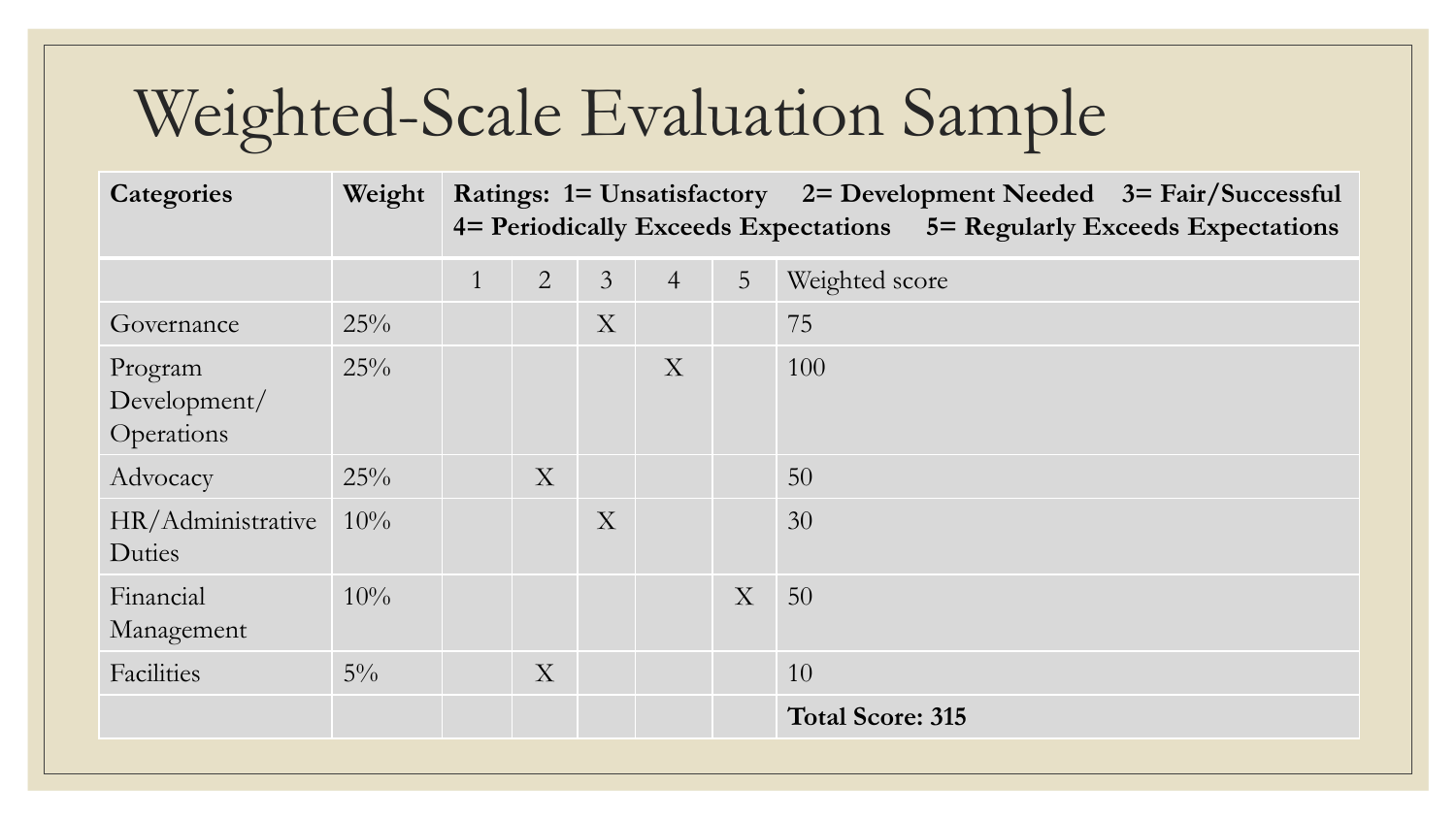## Scoring

- Based on the sample evaluation, that CEO does well with finances and program development/operations. However, since it is viewed that her financial duties are *not* a top priority, then the CEO's total score dropped.
- According to this evaluation, she seems to need to focus more on governance and advocacy since those were listed as a top priority but did not score as well in those areas.
- Had the CEO been exceeding expectations in just the top three categories alone (Governance, Program Development/Operations, and Advocacy), scoring a perfect five on each of those, then she would have received a total score of 375, which is already higher than the score on the sample.
- Anything below a four would require commentary from the Board.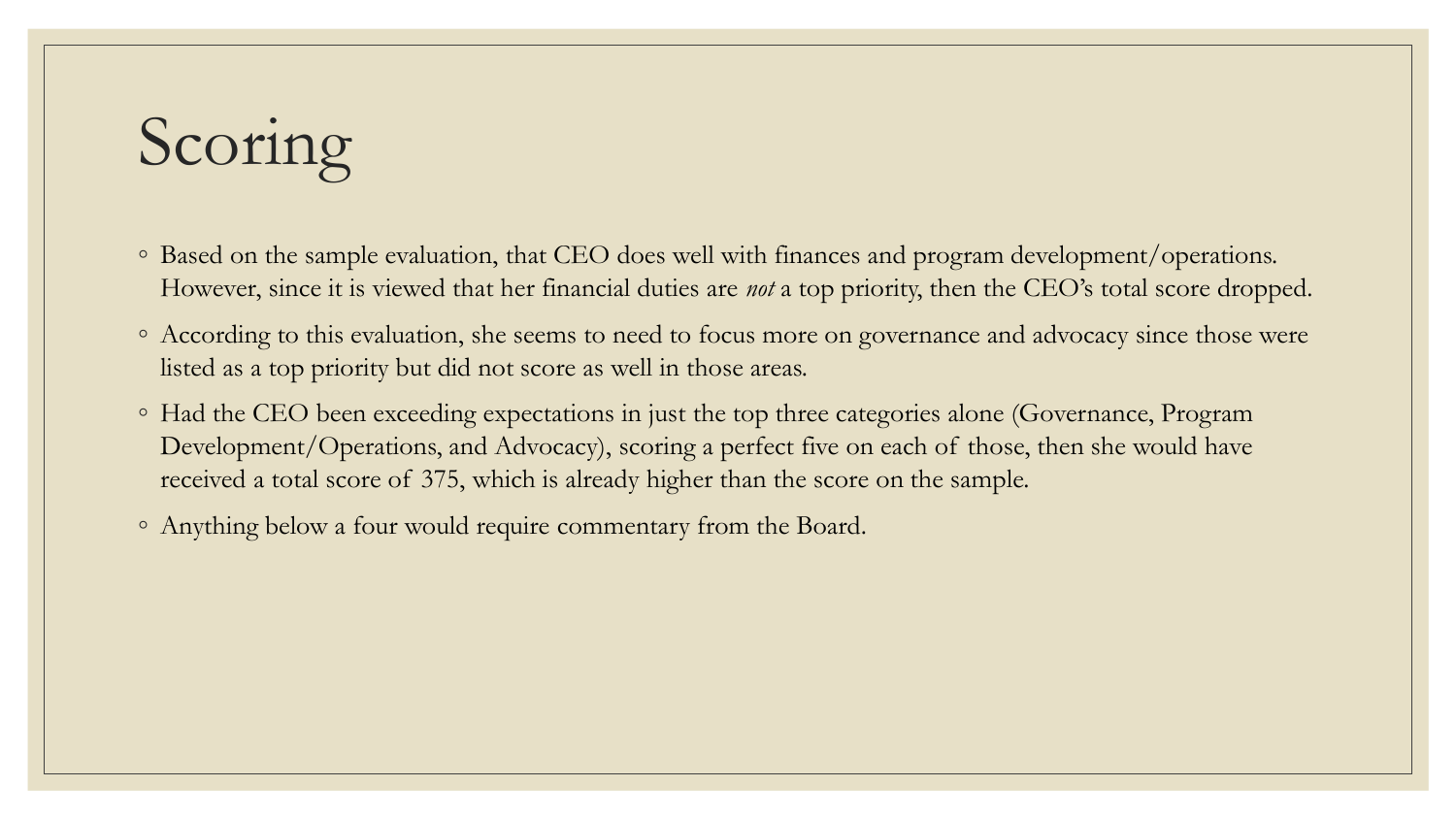## Additional Category Samples

- Community Relations
- Compliance
- Following and Commitment to Core Values and Mission of the Organization
- Board Relations
- Risk Management

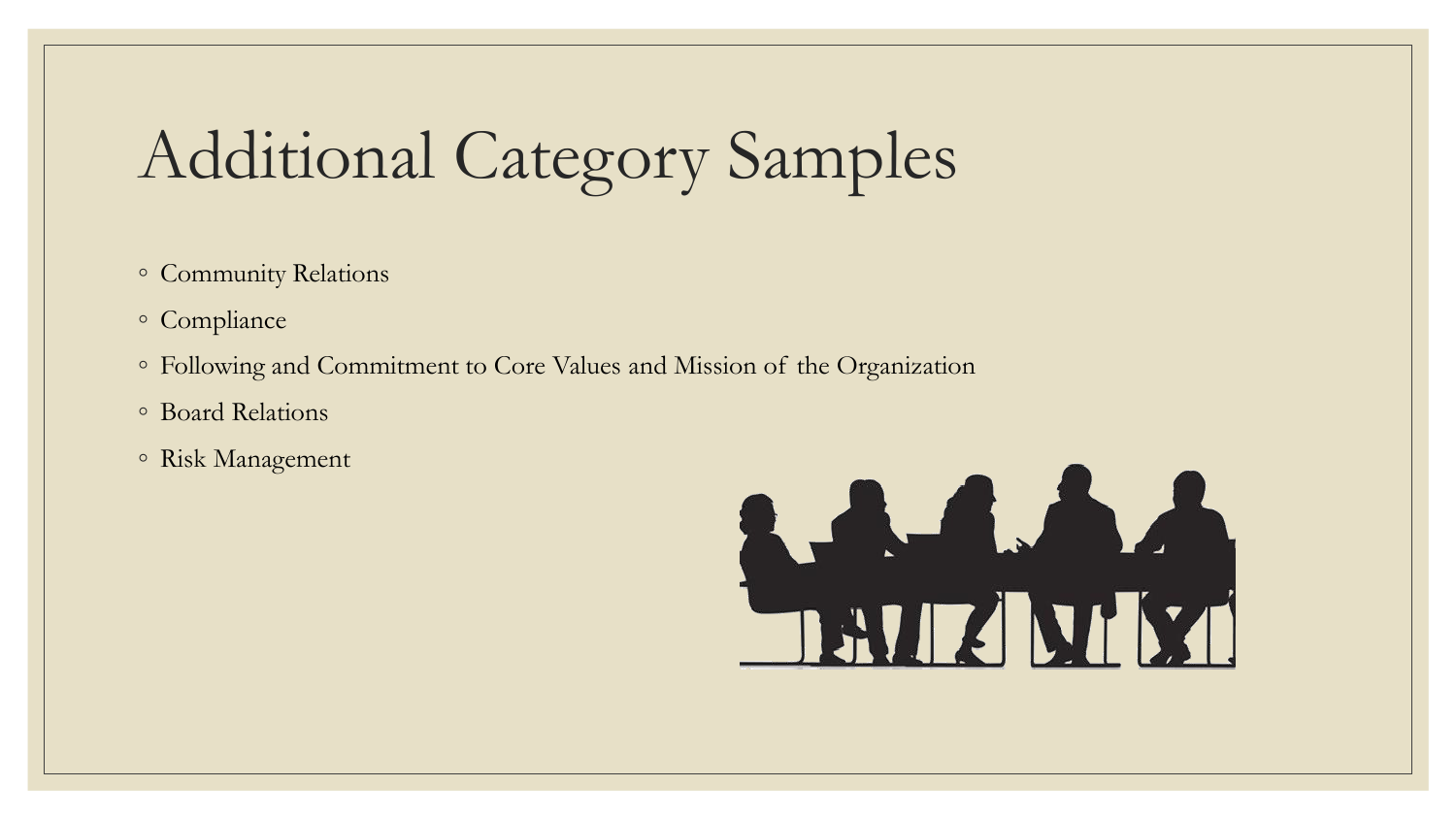#### Pros

- Creates an opportunity for the CEO and Board to compare what they view as vital job duties and allows for an open discussion.
- Allows for honest input from senior management; the management team can simply give their own scores, which are then averaged together by HR. Giving commentary would not necessarily allow for honest scoring.

## Cons

◦ Should the CEO value a particular characteristic of her job as more important than the Board values it, then this would affect her score in a way she did not necessarily see coming.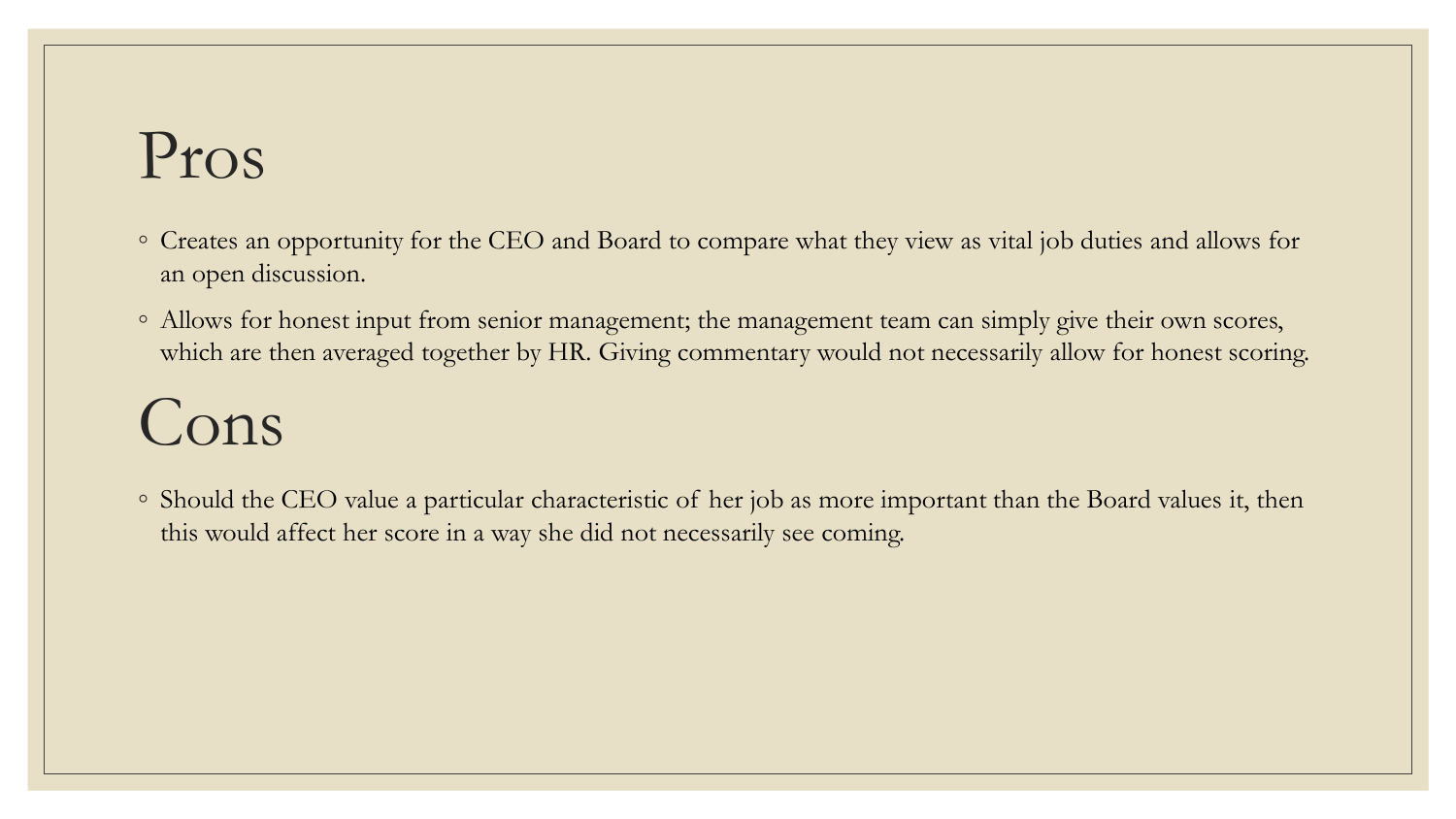## Three Icons of a Strong CEO Evaluation

- 1. Continuous
- 2. Forward-Looking
- 3. Clarifying

The Board should parallel the organization's strategic plan with the evaluation goals and the CEO's ability to continue in her role.

This leads to the second portion of a CEO evaluation tool…

Source: BoardEffect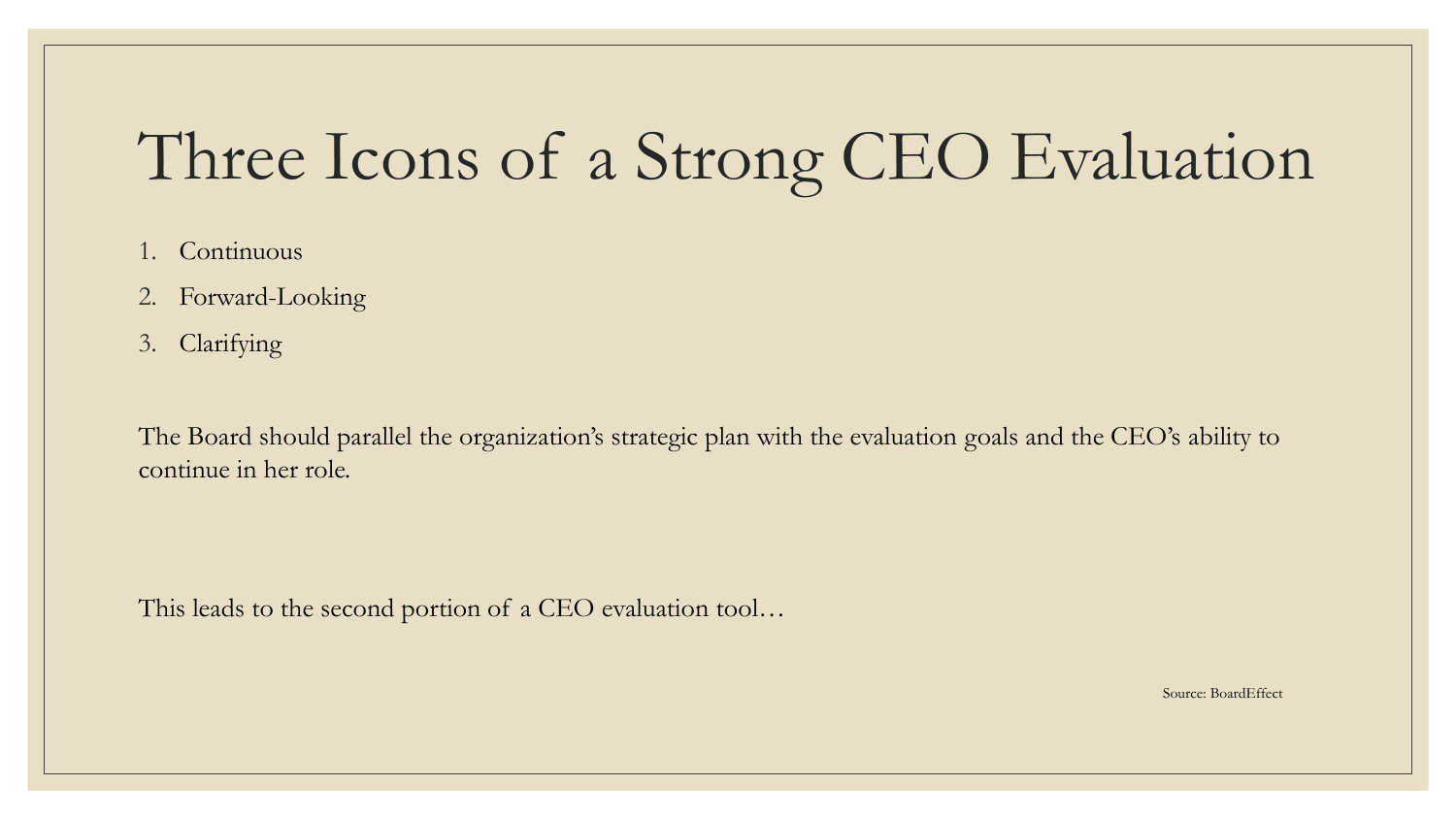#### Self-Evaluation

◦ The second portion of the tool would be a self-evaluation. The Board would present the CEO with a list of open-ended questions and a timeline in which to have them complete.

◦ Sample questions:

- What are your most significant accomplishment(s) within the past year?
- What are you most significant challenge(s) within the past year?
- Is there an area within your job that does not seem to align with the board's expectations?
- List the areas in which you are working to develop professionally. How can the board assist you in achieving these goals?
- In order of importance to you, list your long-term goals that you have for the company.
- What else would you like to see the board address during your evaluation period?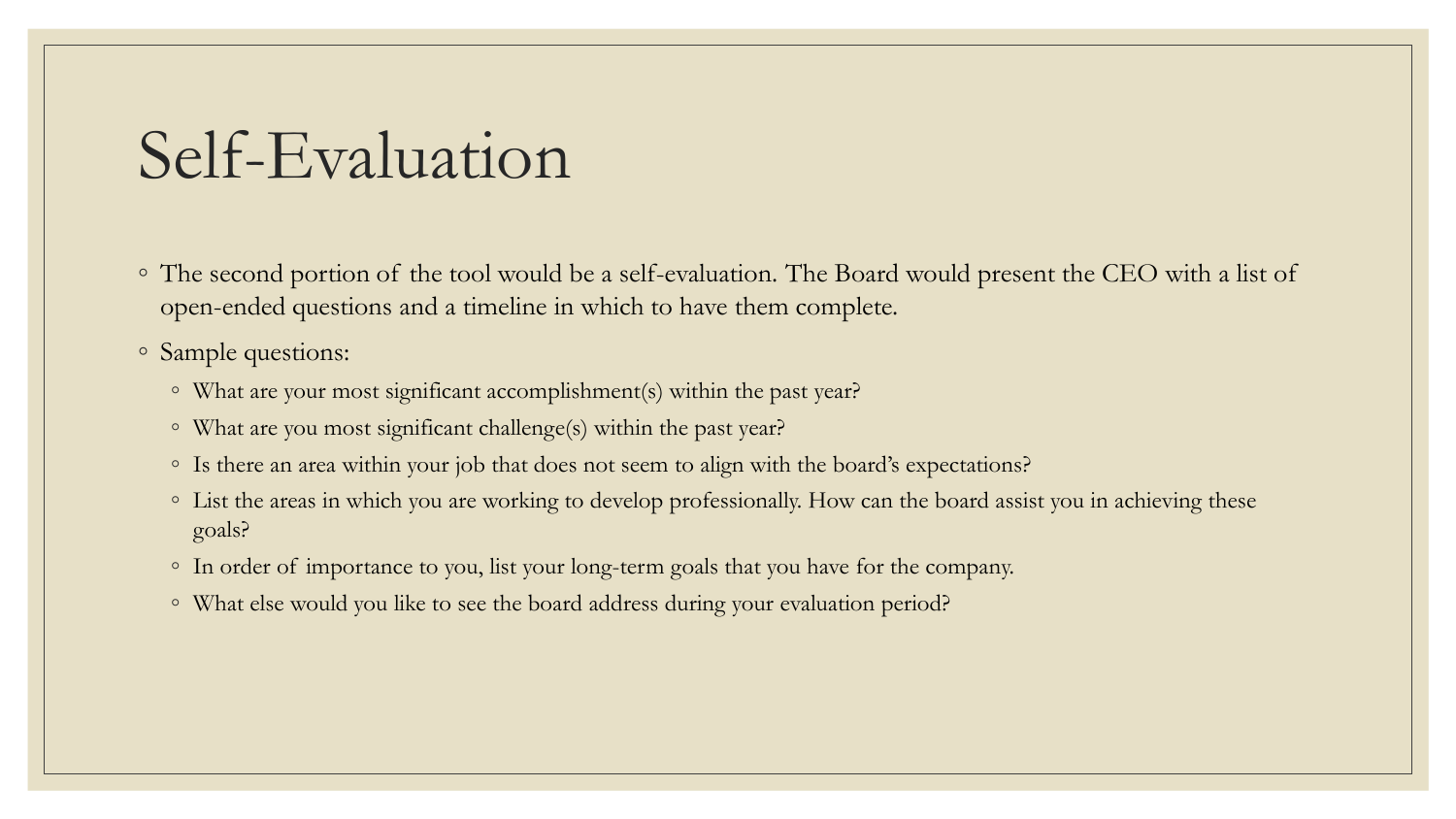## Steps for the Evaluation

- 1. Evaluation Committee creates the self-evaluation and weighted-scale evaluation chart
- 2. Board presents CEO with self-evaluation and gives an allotted amount of time to complete; the CEO could also be asked to complete the weighted-scale evaluation as well if the Board sees fit
- 3. Board individually or collectively completes the weighted-scale chart; senior management completes weighted-scale chart
- 4. CEO returns self-evaluation to Board for review before meeting
- 5. CEO meets with Board to review all evaluations; allow for open discussion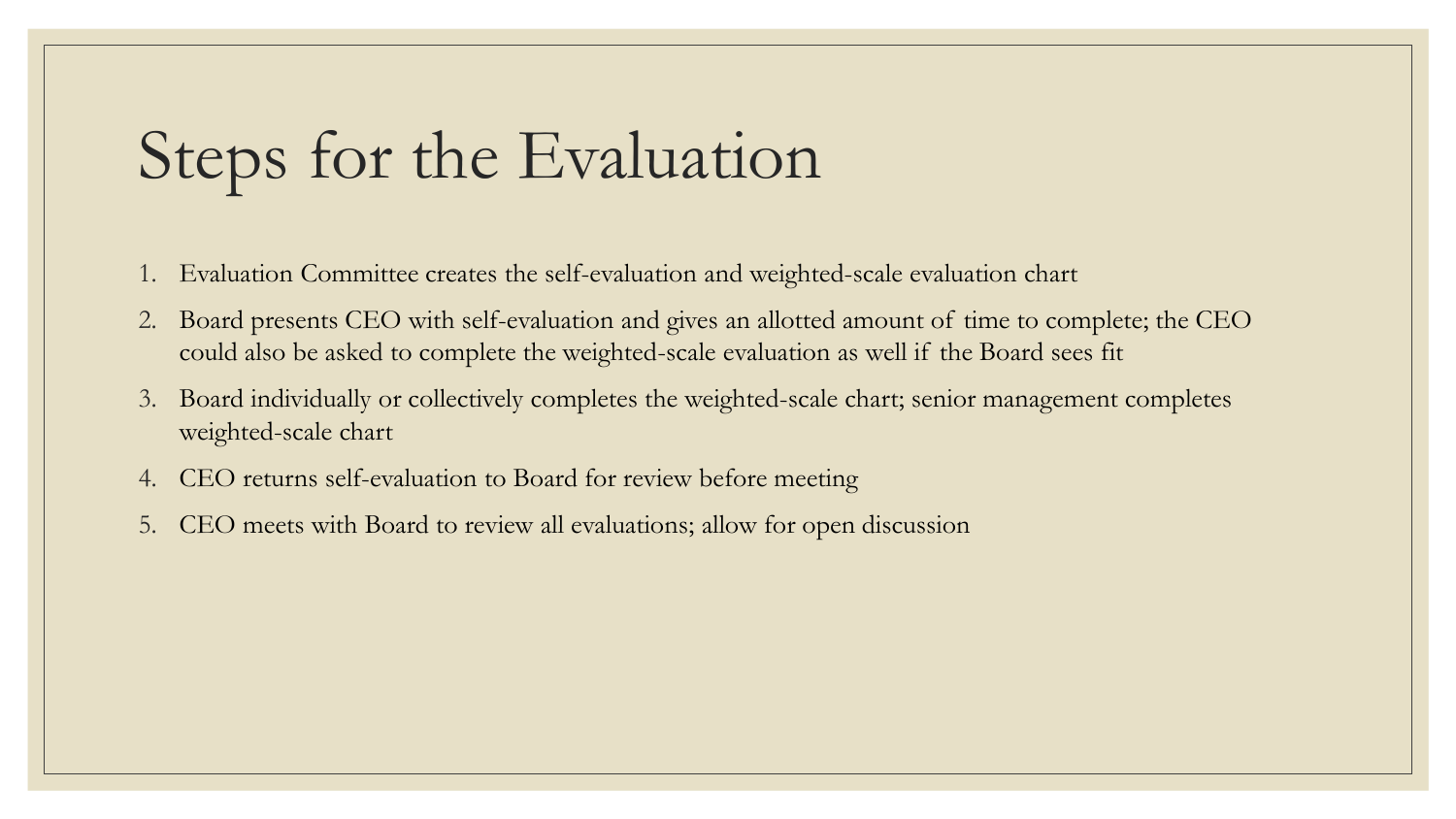#### Additional Information

- If possible, have a committee of Board members who are solely dedicated to the CEO's evaluation. These members will track projects of the CEO throughout the year to present at the formal annual evaluation. This committee would also be responsible for creating the final evaluation tool. Many sources note that having a defined committee heading the CEO's evaluation is best.
- Reach out for input for specific categories. For example, when LC4 first opened, the Board may have asked the CEO of Laurens County Memorial Hospital for input for the Program Development/Operations portion. Keep in mind, the Board may be willing to answer a panel of questions, but keep the questions to a minimum for members outside the organization.
- Documents the Board should have on hand when conducting the CEO's evaluation: CEO's job description, relevant Board policies, and the strategic plan.
- Allow the Board to not only reflect on the performance of the CEO, but also on the performance of the Board itself and the organization as a whole.
- The Board should review the compensation package every few years.